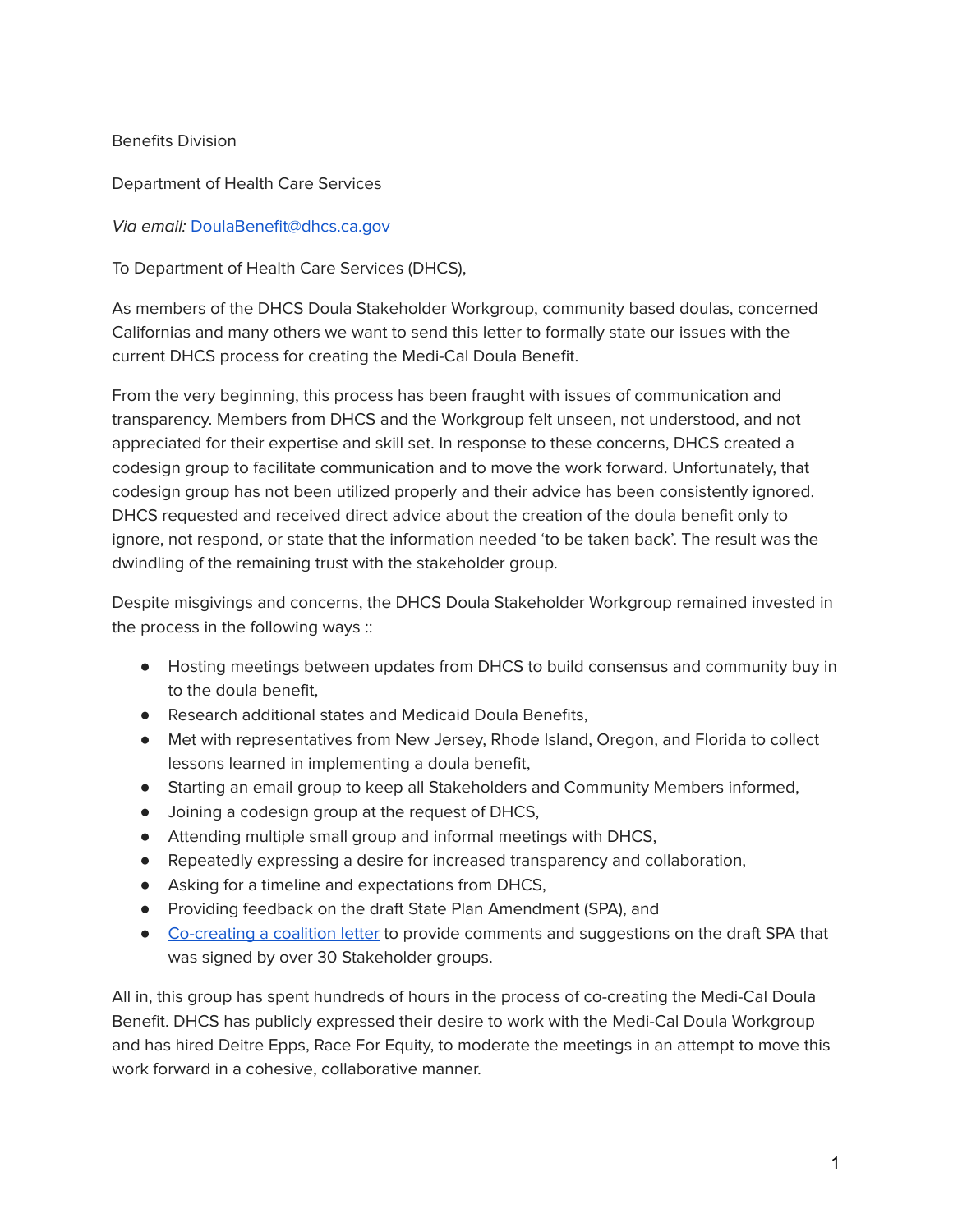Unfortunately, during the meeting on Thursday, April 28th it became apparent that all of this work was for naught, as DHCS has planned to move ahead with a SPA that DOES NOT include the recommendations of the Doula Stakeholder Workgroup and the families, communities, and organizations they represent. The issues listed below are of critical importance and threaten to derail what was already a tenuous process.

- DHCS has repeatedly refused to respond to the Doula Stakeholder Workgroup's suggestions including but not limited to: those voiced during calls, comments expressed in the chat, documents submitted to DHCS with suggestions for the doula program, and the letter highlighting concerns that was co-signed by over 30 Community Organizations.
- At the last meeting, it was inferred that the SPA will be submitted to the Centers for Medicare and Medicaid Services (CMS) without further consultation or consideration from the Doula Stakeholder Workgroup. These suggestions were requested by DHCS and yet have not been fully presented in the meetings nor have they been addressed in codesign group meetings.
- Requests to extend the timeline in order to fully evaluate the SPA were ignored and no answer was provided by DHCS.
- DHCS presented suggestions that are contrary to those provided by the Doula Stakeholder Workgroup. The source and collection method of these 'stakeholder' suggestions were not revealed.
- There has been no response from the letter that was submitted by 30 stakeholder groups.
- The Governor's 'May Revise' Budget is set to be released on **May 14th** while DHCS has scheduled a meeting to discuss reimbursement and the process on **May 16th**.

The immediate ask of the Doula Stakeholder Workgroup is ::

# **That DHCS DOES NOT SUBMIT the State Plan Amendment for the Medi-Cal Doula benefit until a full discussion of all points of concern are fully discussed in the Doula Stakeholder Workgroup meetings.**

We are fully aware that this will cause a delay in the effective date of the benefit (currently set for January 1, 2023). We firmly believe that a well designed benefit is the goal and this means that more time, effort, communication and collaboration need to occur. We know that other states, the Federal Government, doulas across the United States, and expectant families are watching this process. Our hope is by making a direct and public request, we can course correct this process and bring us all back to the table to create the strongest doula benefit for those that need it most - the birthing people of California.

This letter deserves a response by **May 5th** with an in person meeting to discuss concerns scheduled by **May 10th.**

We eagerly await your response,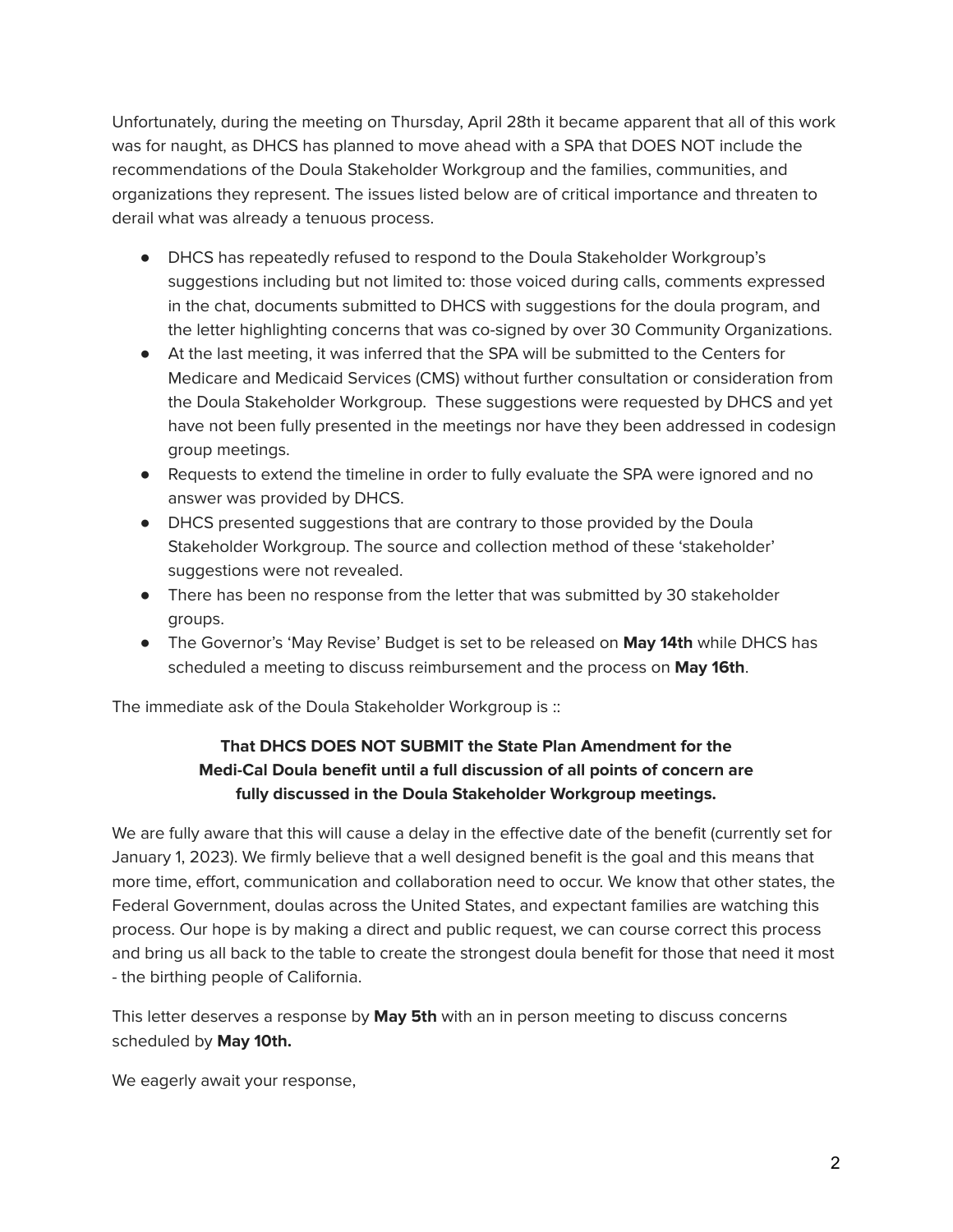# **Organizations**

| <b>AAIMM Doula Program</b>                                                           | <b>Every Mother Counts</b>                                     |  |  |
|--------------------------------------------------------------------------------------|----------------------------------------------------------------|--|--|
| Alofa Mai Pacific Birth Services                                                     | <b>Frontline Doulas</b>                                        |  |  |
| Beauty for Ashes Maternal Wellness Inc.                                              | <b>Her Health First</b>                                        |  |  |
| <b>Birth Companions C.C</b>                                                          | <b>LA Best Babies Network</b>                                  |  |  |
| <b>Birthworkers of Color Collective</b>                                              | <b>LLMC</b>                                                    |  |  |
| <b>Black Mother's United</b>                                                         | <b>MightyLittleGiants</b>                                      |  |  |
| <b>Black Women Birthing Justice</b><br><b>BLACK Wellness &amp; Prosperity Center</b> | Mothers for Mothers Postpartum Justice                         |  |  |
| <b>BreastfeedLA</b>                                                                  | Oakland Better Birth Foundation                                |  |  |
| Casa Doula Training Center                                                           | Postpartum Healing Lodge                                       |  |  |
| <b>CA Black Health Network</b>                                                       | Sankofa Birthworkers Collective of the<br><b>Inland Empire</b> |  |  |
| Desert Wombs In Bloom                                                                | <b>SisterWeb Community Doula Network</b>                       |  |  |
| Diversity Uplifts, Inc.                                                              | Soul Blossom, LLC                                              |  |  |
| Doula Jinny                                                                          | Speaking of Birth                                              |  |  |
| Doulas Association of Southern California                                            | <b>Universal Doula Care</b>                                    |  |  |
| Doulas Care Latin American Association                                               | <b>VBAC Facts</b>                                              |  |  |
| Doulas Telar Org                                                                     | Yvonne McCombs                                                 |  |  |